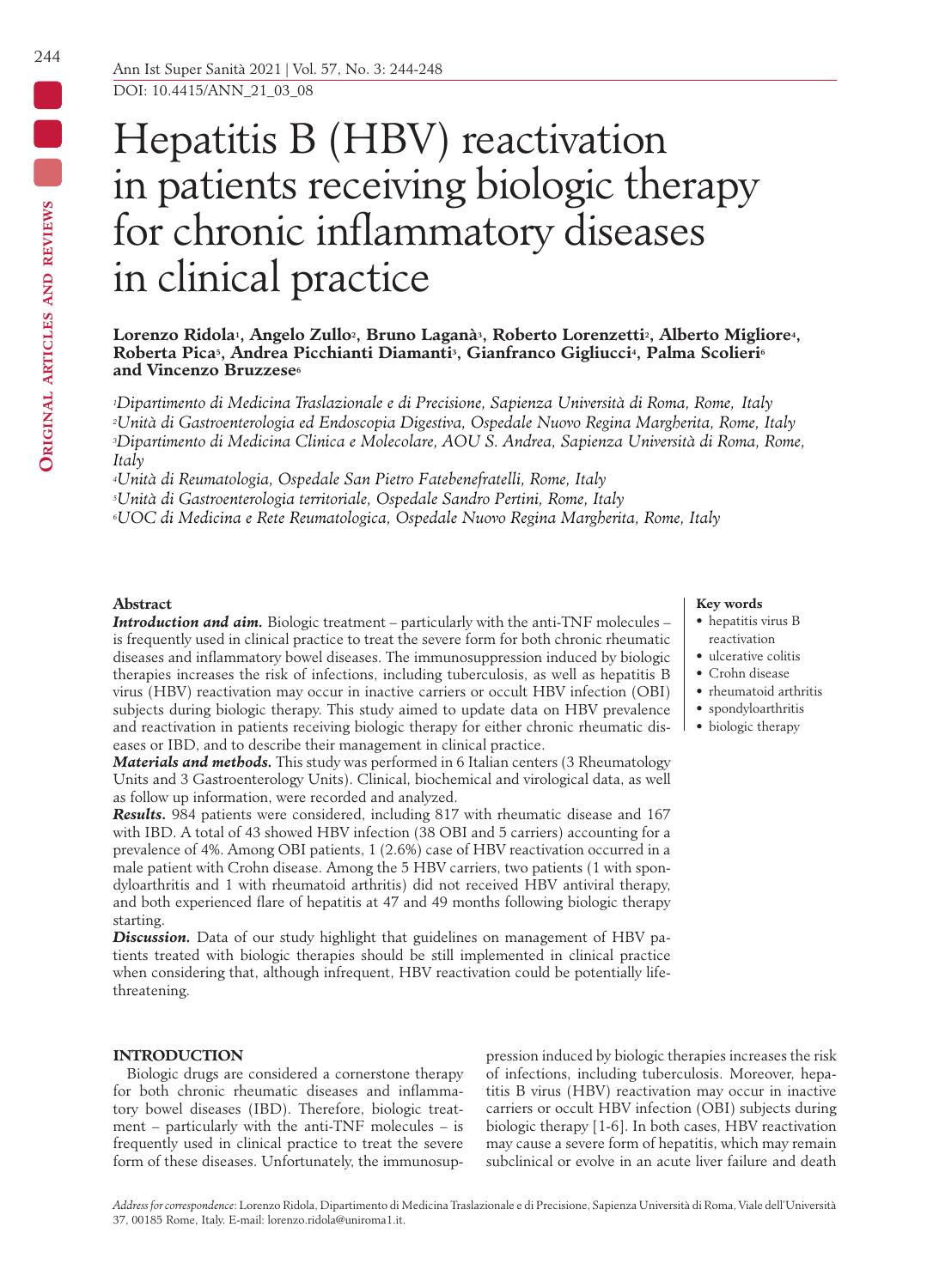[6]. Risk of reactivation does correlate with HBV-DNA levels pre therapy; by immunosuppressive therapeutic agents used and on the duration of treatment [7]. Usually, the normal immune function restoration developed after immunosuppressive treatment interruption cause immune-mediated liver inflammation and consequent hepatitis [6, 7] and hepatitis reactivation usually occur between 12- and 18-months from discontinuation [8].

Viral reactivation occurred in 39% out of 89 HBV carriers and in 5% of 168 patients with OBI, some cases develop a fulminant hepatitis and death [9]. Antiviral therapy is considered recommended for HBV carriers and a tight control advised in those with OBI in ongoing biologic therapy [8, 10-12]. However, the behavior of physicians on management of these patients in clinical practice has been reported to be at times different from recommendations of guidelines, as well as vaccination policies in these categories of patients are also not well defined.

This study aimed to update data on HBV prevalence and reactivation in patients receiving biologic therapy for either chronic rheumatic diseases or IBD, and to describe their management in clinical practice.

### **METHODS**

This study was performed in 6 Italian centers (3 Rheumatology Units and 3 Gastroenterology Units). Diagnosis of chronic rheumatic diseases and IBD were established according to criteria recommended by international guidelines [9-12]. All patients were assuming biologic therapy.

HBV patients are stratified into the following categories according to serological, virologic and biochemical variables: a) occult HBV infection (OBI) [HBsAg-negativity, antibodies to the core antigen (anti-HBc) positivity and very low (<200 international units [IU]/ml), or absent HBV-DNA levels], with alanine aminotransferase (ALT) persistently within normal range, unless other potential hepatotoxic agents or conditions (i.e. obesity, alcohol, drugs) may increase this latter test; 2) overt carriers (HBsAg-positivity). This group of subjects is further subdivided into chronic HBV infection (the former inactive carrier), characterized by normal or minimally altered ALT value and HBV-DNA persistently below 2,000 IU/ml, and chronic HBV hepatitis (the former active carrier), based on the persistence of ALT elevation for at least 6 months and HBV-DNA higher than 2,000 IU/ml [6]. In overt HBsAg carriers, definition of reactivation is based on a  $\geq 1$  log10HBV-DNA increase as compared to the value before immunosuppression, or the *de novo* HBV-DNA detection in a previously negative subject [6]. Reactivation in OBI is defined by the seroreversion, consisting in HBsAg reexpression. This occurrence represents a relevant virologic and clinical event, associated with re-appearance of active viral replication [12].

This was a retrospective study on data available for clinical practice in which clinical records of all patients in ongoing biologic therapy were reviewed. Data were anonymously collected in each center and were cumulatively gathered in an electronic database for analysis. Patients were not required to give informed consent to the study because the analysis used anonymous data that were obtained after each patient agreed to being followed up and to collect clinical records by institutions. No experimental procedures, novel devices or experimental drugs were used, as well as no founds were received. The study protocol conformed to the ethical guidelines of the 1975 Declaration of Helsinki.

## **RESULTS**

Data of 984 patients were considered, including 817 with rheumatic disease (83%) and 167 with IBD (17%). A total of 43 patients had HBV infection (38 OBI and 5 carriers) accounting for a prevalence of 4%. In detail, the prevalence was 3% (95% CI: 1.3-6.8) in IBD and 4.7% (95% CI: 3.4-6.4) in rheumatic disease patients. Clinical characteristics of these patients are summarized in *Table 1*.

Among OBI patients, 1 (2.6%) case of HBV reactivation occurred in a male patient with Crohn disease *(Table 2)*. Biologic therapy was stopped, and antiviral therapy with tenofovir performed until normalization of liver enzymes and undetectable HBV-DNA was achieved. The patient is actually on therapy with both adalimumab and entecavir without experience further HBV flare-up. In this group of patients, a prophylactic therapy with lamivudine was introduced in a patient with spondyloarthritis before starting biologic therapy with sekukinumab.

Among the 5 HBV carriers, two patients (1 male with spondyloarthritis and 1 female with rheumatoid arthritis) did not received HBV antiviral therapy, and both experienced flare of hepatitis at 47 and 49 months after biologic therapy initiation *(Table 3)*. Biologic therapy was therefore stopped and antiviral therapy with entecavir started, achieving remission of hepatitis. Then, biologic and entecavir co-therapy was continued without further hepatitis flare-up. In the other 3 patients, antiviral therapy was performed with lamivudine in two cases and with entecavir in the remaining patient. Two out of these patients were receiving a combo therapy with abatacept and methotrexate. None of these patients experienced HBV reactivation or side-effects.

## **DISCUSSION**

#### **Table 1**

Clinical characteristics of patients with HBV

| <b>Parameter</b>                                                      | <b>Number</b> |
|-----------------------------------------------------------------------|---------------|
| Sex (M/F)                                                             | 20/23         |
| Age (Years $\pm$ SD)                                                  | $58.4 + 14.2$ |
| Diagnosis (UC/CD/RA/SPA)                                              | 2/2/15/24     |
| Therapy (infliximab/adalimumab/abatacept/<br>enbrel/etanercept/others | 6/6/9/7/8/7   |
| Combo therapy with methotrexate (No/Yes)                              | 24/19         |
| HBV Status (OBI/Carrier)                                              | 38/5          |
| Time of biologic therapy exposure (months<br>SD)                      | $50.5 + 39$   |

UC: ulcerative colitis; CD: Crohn disease; RA: rheumatoid arthritis; SPA: spondyloarthritis; OBI: occult b infection.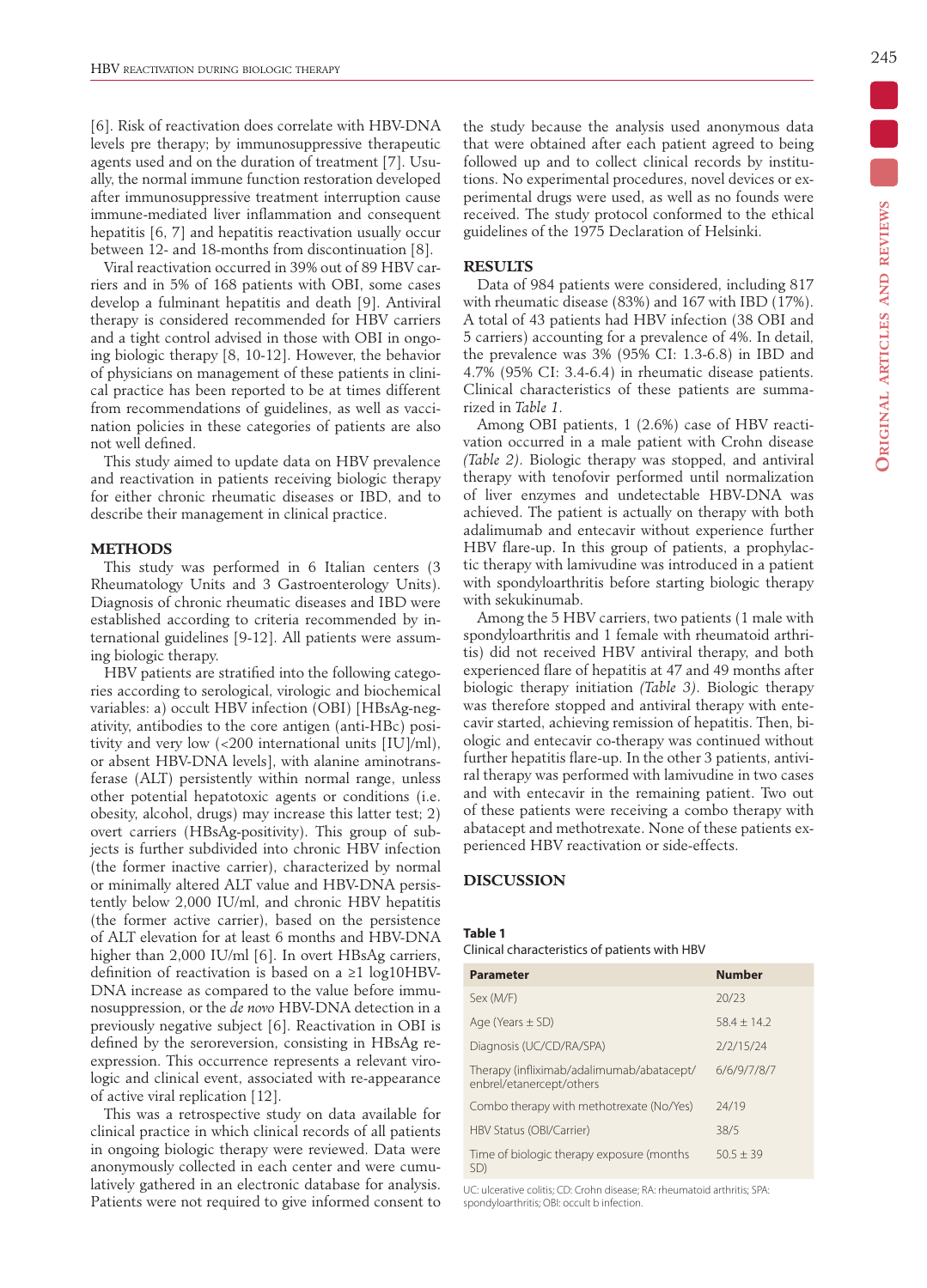## **Table 2**

Characteristics of patient with reactivation of occult HBV infection

| <b>Parameter</b>                                               | <b>Status</b>                                                                     |
|----------------------------------------------------------------|-----------------------------------------------------------------------------------|
| Sex                                                            | Male                                                                              |
| Age                                                            | 52 years                                                                          |
| Diagnosis                                                      | Crohn's disease                                                                   |
| Treatment                                                      | Adalimumab                                                                        |
| HBV status before starting biologic<br>therapy                 | HBsAg negative<br><b>HBcAb positive</b><br>HBsAb: 6 UI/ml<br>$HRV$ DNA: <10 UI/ml |
| Time of biologic therapy exposure<br>before reactivation       | 41 months                                                                         |
| Time from therapy discontinuation                              | 13 months                                                                         |
| HBV status at reactivation                                     | HBsAg positive<br><b>HBcAb positive</b><br>HBsAb negative<br>HBV-DNA: 980 UI/ml   |
| <b>HBV</b> treatment                                           | Tenofovir                                                                         |
| HBV status after 6 months from starting<br>antiviral treatment | HBsAg positive<br><b>HBcAb positive</b><br>HBsAb negative<br>$HBV-DNA: < 10 U/MI$ |

#### *Lorenzo Ridola, Angelo Zullo, Bruno Laganà et al.*

#### **Table 3**

Characteristics of HBV carriers who experienced flare of hepatitis

| <b>Parameter</b>                                         | <b>Status</b>                                                                             |
|----------------------------------------------------------|-------------------------------------------------------------------------------------------|
| Sex (M/F)                                                | 1/1                                                                                       |
| Age; years                                               | 73/56                                                                                     |
| Diagnosis                                                | RA/SPA                                                                                    |
| Treatment*                                               | Abatacept                                                                                 |
| HBV Status before starting biologic<br>therapy*          | HBsAg positive<br><b>HBcAb positive</b><br><b>HBsAb negative</b><br>$HRV$ DNA $>10$ UI/ml |
| Time of biologic therapy exposure<br>before reactivation | 49/41 months                                                                              |
| Time from therapy discontinuation                        | 14/15 months                                                                              |
| HBV treatment*                                           | <b>Entecavir</b>                                                                          |

\*Similar in both patients. RA: rheumatoid arthritis, SPA: spondyloarthritis.

the loss of anti- HBs may be a predictor of HBV reactivation [13]. Surprisingly, lamivudine prophylaxis was performed in 1 patient of this group, despite such an approach was not suggested by guidelines [9-12]. Conversely, among the HBV carriers, 2 out of 5 patients did not receive antiviral prophylactic therapy, and both experienced hepatitis. Moreover, in the 3 patients who were on antiviral therapy, only 1 received a high resistance barrier antiviral drug as suggested by guidelines [9-12], whilst the remaining 2 patients were on lamivudine therapy. All these observations highlight that the behavior of physicians on management of these patients in clinical practice remains occasionally different from recommendations of guidelines. All patients, candidates to immunosuppressive therapy should be tested for HBV infection before starting treatment. In our opinion this should considered a tricky point needing of further implementation, considering that often HBV infection is unknown by patient, and many physicians are not fully aware the need of preventing HBV reactivation in patients undergoing immunosuppressive therapy [14].

Guidelines recommend that HBV-negative patients before starting immunosuppressive biologic therapy should be managed with HBV vaccination [9, 15], whereas HBV vaccination of subjects with isolated anti-HBc positivity remains, although rationale, still debated [16]. HBsAg-positive carriers must be treated with antivirals according to their categories, while pOBI, considering their lower risk of reactivation [17-21], should be monitored during and after treatment with immunosuppressive drugs (especially those under biologic treatments), in order to promptly detect a reactivation. A different management should be considered if drugs at high risk of reactivation such as rituximab in rheumatological setting are adopted. In this condition the behavior should be like the one adopted in hematological setting [12, 17-21]. Treatment for both rheumatic disease and inflammatory bowel disease is generally lifelong, but HBV status (HBVDNA and HBsAg) should be

HBV reactivation in patients receiving immunosuppressive biologic therapy has been reported in HBV carriers and, with less extent, in those with OBI [2-8]. Recent guidelines [9-12] advice to perform a complete HBV status screening before starting biologic therapy. In detail, patients with OBI should be, in the majority of cases, only monitored without anti-HBV prophylaxis, whilst HBV carriers should receive anti-HBV therapy before immunosuppressive therapy starting. In these case, anti-HBV drugs with a high resistance barrier, such as entecavir or tenofovir, should be preferred over low-barrier agents as lamivudine.

This study analyzes data of a large cohort of patients receiving biologic therapy, in whom a complete HBV status screening and a close follow-up were performed. We found that the overall prevalence of HBV infection was 4% in these patients. These high prevalence rates could be explained for different reasons: 1) the present is a population intensively screened for HBV infection and 2) the cohort studied come from different countries, including regions at high HBV infection prevalence. HBV reactivation occurred in 2.6% OBI patients and was successfully treated with antiviral therapy. This finding confirms that a close monitoring in OBI patients treated with biological therapy is mandatory [2-8]. Of note, our patient was HBsAb positive with a titer of 6 UI/ml. Few recent observations reported that HBV reactivation did not occur in those OBI patients with an anti-HBs titer >100 IU/mL [13]. Therefore, attention needs to be reserved for those patients with low anti-HBs titer. On the other hand, although the presence of anti-HBs might not prevent HBV reactivation, anti-HBs titer may be useful for surveillance given that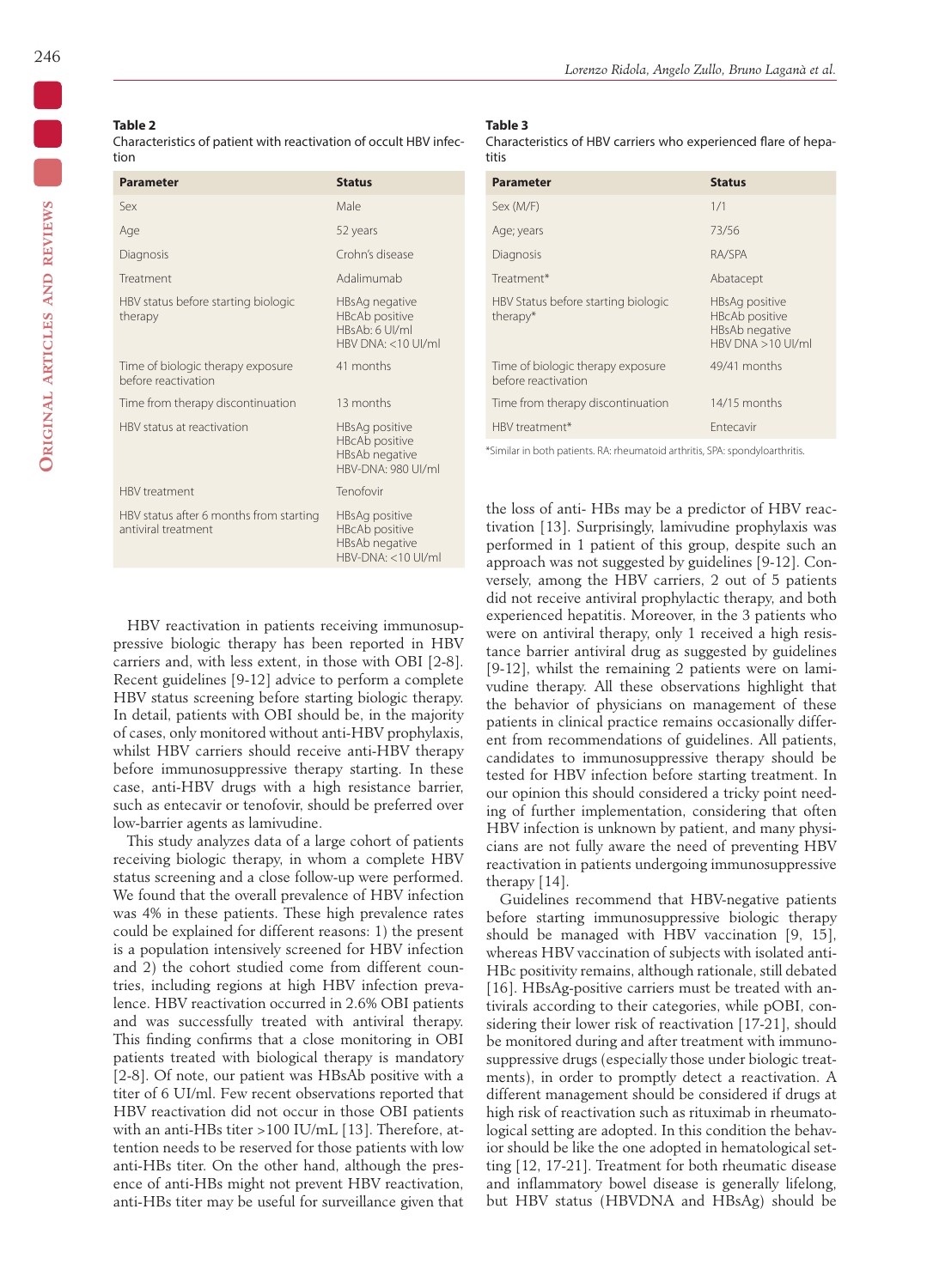continued in OBI if, in case of remission of the disease, immunosuppressive treatments are stopped [6]. Adherence to guidelines remains an extremely important issue. As this study shows, the different management by clinicians of the same type of patient determines sometimes different outcomes. Therefore, sensitization actions are necessary for a homogeneous management of HBV infection in gastro/rheumatological patients as well as possibly further studies.

In conclusion, data of our study highlight that guidelines on management of HBV patients treated with biologic therapies should be still implemented in order to improve the management of these patients. In fact, it should strongly consider that, although infrequent, HBV reactivation could be potentially fatal and lifethreatening. Patients suffering of HBV infection should be promptly identified and referred to specialist for a full evaluation of liver disease. Moreover, a close collaboration between rheumatologist/gastroenterologist and hepatologist should be considered mandatory and therefore strongly encouraged in order to obtain the

## **REFERENCES**

- 1. Lorenzetti R, Zullo A, Ridola R, Diamanti AP, Laganà B, Gatta L, Migliore A, Armuzzi A, Hassan C, Bruzzese V. Higher risk of tuberculosis reactivation when anti-TNF is combined with immunosuppressive agents: a systematic review of randomized controlled trials. Ann Med. 2014;46:546-54 doi: 10.3109/07853890.2014.941919
- 2. Calabrese LH, Zein NN, Vassiloupoulos D. Hepatitis B virus (HBV) reactivation with immunosuppressive therapy in rheumatic diseases: assessment and preventive strategies. Ann Rheum Dis. 2006;65:928-31. doi:10.1136/ ard.2005.043257
- 3. Morisco F, Castiglione A, Rispo A, Stroffolini T, Sansone S, Vitale R, Guarino M, Biancone L, Caruso A, D'Inca R, Marmo R, Orlando A, Riegler G, Donnarumma L, Camera S, Zorzi F, Renna S, Bove V, Tontini G, Vecchi M, Caporaso N. Effect of immunosuppressive therapy on patients with inflammatory bowel diseases and hepatitis B or C virus infection. Journal Viral Hepatitis. 2013;20:200- 8. doi:10.1111/j.1365-2893.2012.01643
- 4. Loras C, Gisbert JP, Saro MC Piqueras M, Sánchez-Montes C, Barrio J, Ordás I, Montserrat A, Ferreiro R, Zabana Y, Chaparro M, Fernández-Bañares F, Esteve M. Impact of surveillance of hepatitis b and hepatitis c in with inflammatory bowel disease under anti-TNF therapies: multicenter prospective observational study (REPENTINA 3). J Crohns Colitis. 2014;8(11):1529-38. doi:10.1016/j.crohns.2014.06.009
- 5. Papa A, Felice C, Marzo M, Andrisani G, Armuzzi A, Covino M, Mocci G, Pugliese D, De Vitis I, Gasbarrini A, Rapaccini GL, Guidi L. Prevalence and natural history of hepatitis B and C infections in a large population of IBD patients treated with anti-tumor necrosis factor-α agents. J Crohns Colitis. 2013;7(2):113-9. doi:10.1016/j. crohns.2012.03.001
- 6. Hoofnagle JH. Reactivation of hepatitis B. Hepatology. 2009;49(Suppl. 5):S156-S165.
- 7. Zanella A, Marignani M, Begini P. Hematological malignancies and HBV reactivation risk: suggestion for clinical management. Viruses. 2019;11:88.
- 8. European Association for the Study of the Liver. EASL

better and safe management of HBV infection. Finally, the role of vaccination of seronegative patients is increasing and is considered highly recommended.

#### *Authors contribution*

Ridola L: conception and design, drafting of the article, critical revision of the article for important intellectual content, final approval of the article; Zullo A: drafting of the article, critical revision of the article for important intellectual content, final approval of the article; Laganà B, Lorenzetti R, Migliore A, Pica R, Picchianti Diamanti A, Gigliucci G, Scolieri P: acquisition of data; Bruzzese V: critical revision of the article for important intellectual content, final approval of the article.

## *Conflict of interest statement*

None.

*Received* on 13 December 2020. *Accepted* on 13 July 2021.

> 2017 clinical practice guidelines on the management of hepatitis B virus infection. J Hepatol. 2017;67:370-98. doi:10.1016/j.jhep.2017.03.021

- 9. Alvarez-Perez R, Lagares-Diaz C, Hernandez-Garcia F Lopez-Roses L, Brito-Zerón P, Pérez-de-Lis M, Retamozo S, Bové A, Bosch X, Sanchez-Tapias JM, Forns X, Ramos-Casals M. Hepatitis B Virus (HBV) reactivation in patients receiving Tumor Necrosis Factor (TNF)-targeted therapy. Medicine. 2011;90(6):359-71. doi:10.1097/ MD.0b013e3182380a76
- 10. Terrault NA, Lok ASF, McMahon BJ, Chang KM, Hwang JP, Jonas MM, Brown RS Jr, Bzowej NH, Wong JB et al. Update on prevention, diagnosis, and treatment of chronic hepatitis B: AASLD 2018 hepatitis B guidance. Hepatology. 2018;67(4):1560-99. doi:10.1002/ hep.29800
- 11. Reddy KR, Beavers KL, Hammond SP Lim JK, Falck-Ytter YT; American Gastroenterological Association Institute. American Gastroenterological Association Institute guideline on the prevention and treatment of hepatitis B virus reactivation during immunosuppressive drug therapy. Gastroenterology. 2015;148:215-9. doi:10.1053/j. gastro.2014.10.039
- 12. Perrillo RP, Gish R, Falck-Ytter YT. American Gastroenterological Association Institute technical review on prevention and treatment of hepatitis B virus reactivation during immunosuppressive drug therapy. Gastroenterology. 2015;148:221‐44.
- 13. Pattullo V. Prevention of Hepatitis B reactivation in the setting of immunosuppression. Clin Mol Hepatol. 2016;22(2):219-37. doi:10.3350/cmh.2016.0024
- 14. Hwang JP, Lok AS. Management of patients with hepatitis B who require immunosuppressive therapy. Nat Rev Gastroenterol Hepatol. 2014;11:209‐19.
- 15. Stine JG, Khokhar OS, Charalambopoulos J, et al. Rheumatologists' awareness of and screening practices for hepatitis B virus infection prior to initiating immunomodulatory therapy. Arthritis Care Res (Hoboken). 2010;62:704-11.
- 16. Terrault NA, Lok ASF, McMahon BJ, et al. Update on